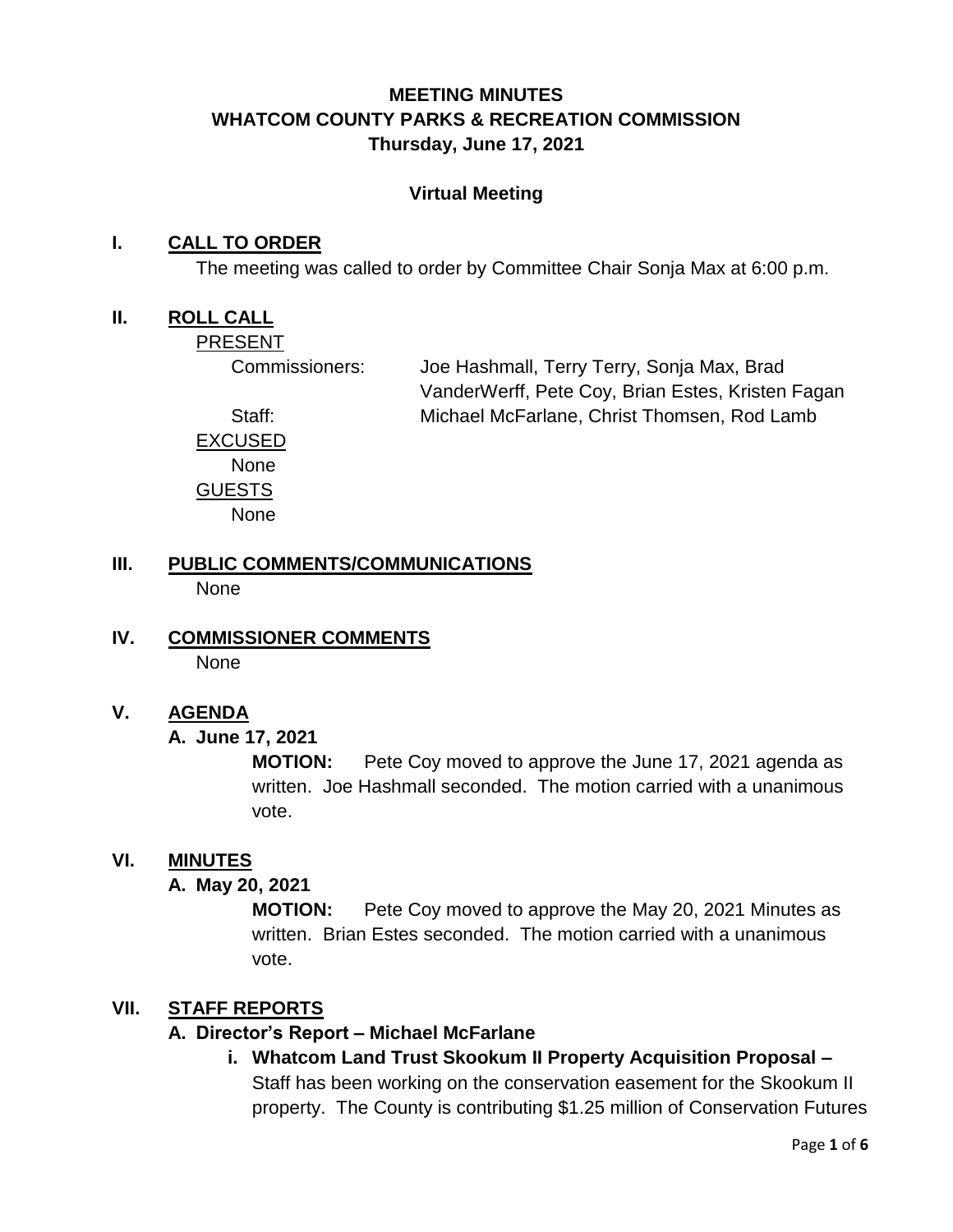Funds to the purchase of the property and will have a conservation and public access easement. The property will be managed by Whatcom Land Trust and is set to close next week

- **ii. Squires Lake Park –** Squires Lake Park is a popular park located off I-5 at the South Lake Samish exit. The park is managed through a cooperative agreement between Whatcom and Skagit Counties because it is located in both counties. The water level of the lake is maintained by a dam located on a portion of Whatcom County property. The water from this dam flows out of the park onto private property and eventually into Friday Creek in Skagit County. The County has been trying to acquire this privately-owned property since the park was first acquired in the early 1990's. The property is 5.9 acres with very steep, heavily wooded terrain. A portion of the main trail was located on this property until about a year ago, when the property owner requested that it be relocated and it was moved to the property line. The property owner is now interested in selling and Mike has asked for \$90,000 (the appraised value of the property) to be transferred out of the Conservation Futures Fund to cover the purchase. The purchase of this property will protect the area from being logged or developed and provide a buffer from the noise and traffic on I-5. WC Parks is not proposing any development, except a short trail to view the waterfall. Mike sent a purchase and sale agreement to the County Executive and the property owner and will be making a presentation to the Natural Resources Committee. If everything goes as planned, the acquisition would close in August.
- **iii. Staffing –** WC Parks submitted a request to fill the staff positions previously frozen and hopes to have them open and funded by early July.
- **iv. COVID Reimbursement –** WC Parks administration is compiling a list of COVID impacts for reimbursement. The list will be submitted to county administration for refund monies received by the Whatcom County from the Federal Government. Items eligible for reimbursement include lost revenues from the closure of facilities and expenses from additional cleaning and employee protection and gear.
- **v. Senior Centers –** The Bellingham Senior Center is not starting the congregate meal until late July or early August. The Lynden Senior Center opened May 1<sup>st</sup> using a restaurant style serving model where seniors make reservations. The parks crew moved picnic tables to the Point Roberts Community Center last week so congregate meals can be served outside beginning in July. The Everson, Sumas, and Welcome Senior Centers are considering options that work for their specific centers.
- **vi. Indoor Facility Reservations –** Indoor facility reservations opened June  $16<sup>th</sup>$  for events scheduled July 1<sup>st</sup> through the end of the year. Group sizes are subject to facility capacity.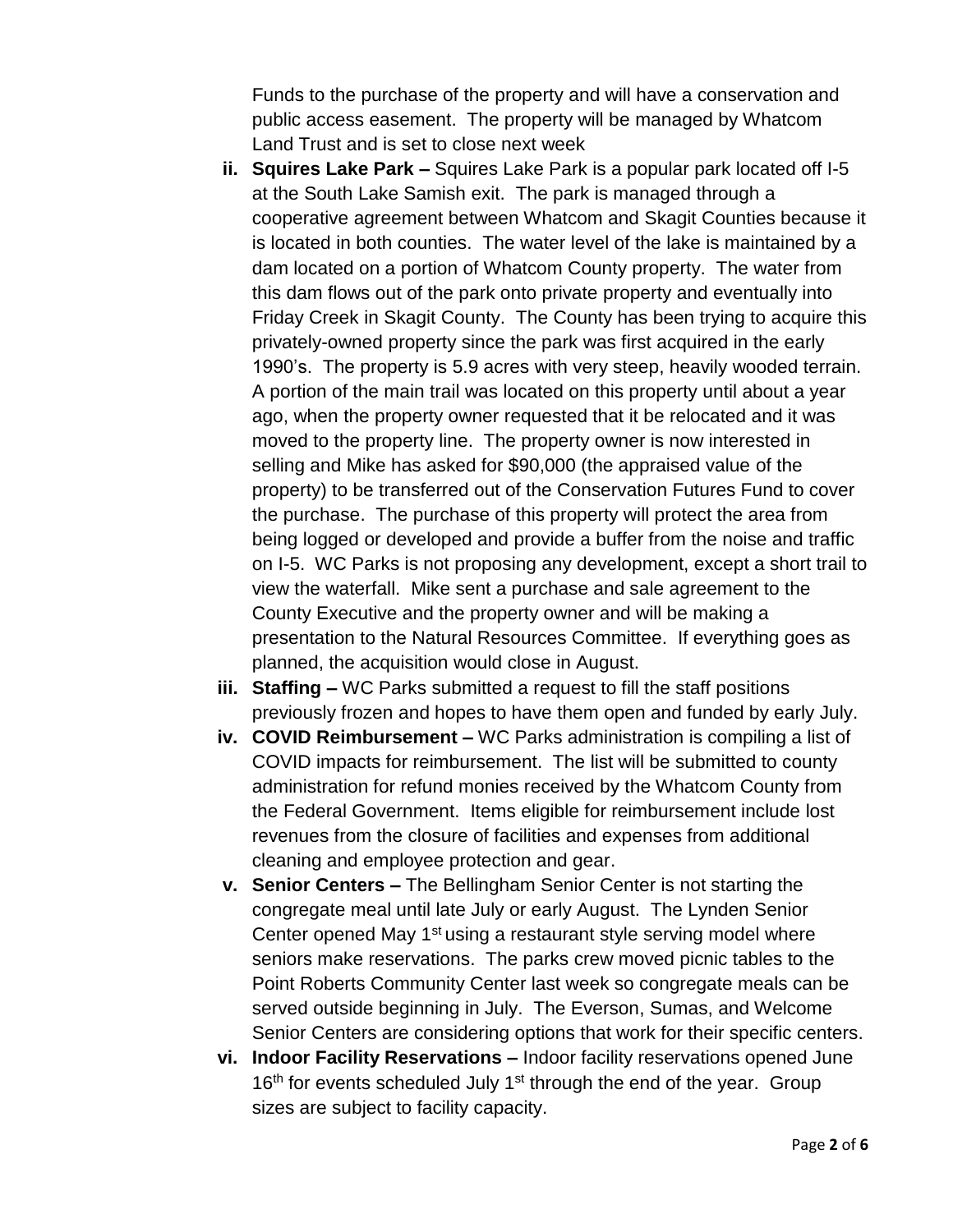- **vii. Open Meetings –** The Governor's Office reported last week that open meeting restrictions will be lifted June 30<sup>th</sup>. In order for open meetings to occur, commissioners and committee members will need to be comfortable meeting in person; they will need to be comfortable with the public attending the meetings (vaccinated or not); and the number of attendees will need to remain below the maximum occupancy for the facility or fewer if 6-foot social distancing is still required. The County Council is looking to meet in person, while also continuing virtual participation. Mike asked the commission members to give thought to whether or not they are comfortable meeting in person, and if so, where they would like to hold the July meeting.
- **viii. Little Squalicum Park –** The City of Bellingham had asked WC Parks to transfer the County portion of Little Squalicum Park to the City. City and county legal staff were discussing liability associated with the property and the county has decided not to proceed with the transfer. Mike will let the commission know if anything changes, but he does not expect the transfer to move forward.

## **B. Operations Report – Christ Thomsen**

- **i. Staffing –** Seasonal recruitment is ongoing. There have been a number of positions that have been filled and then become vacant, but more positions are filled than there were at the time of last month's meeting. The Accountant position was filled with the promotion of the Maintenance Worker II at the Bellingham Senior Activity Center. Recruitment for the Maintenance Worker II position closed Tuesday. Fourteen applications were received and staff is confident that the interview process will be successful. At this point in time, the position is on track to be filled at about the same time that it becomes vacant.
- **ii. Operations –** Staff have been working very hard at preparing the parks for peak season and a full opening at the end of June. They have been doing a spectacular job on grounds, road, and trail maintenance. Lighthouse Marine Park was closed all of last year and staff have been preparing that campground for reopening as well. The hike/bike/paddle site is complete and ready for use when the campground opens.
- **iii. Hovander Homestead Park –** Today Christ was able to approve the return of large farm animals to Hovander Homestead Park. Jill Jacoby, the Regional Park Supervisor, will reach out to the volunteers who provide the cows, goats, and sheep to get them back in the park.
- **iv. Silver Lake Park Lagoon Bridge –** The lagoon bridge at Silver Lake Park needs to be replaced, but replacement is a number of years out. The crew has been doing interim maintenance to keep it in good repair until it can be replaced.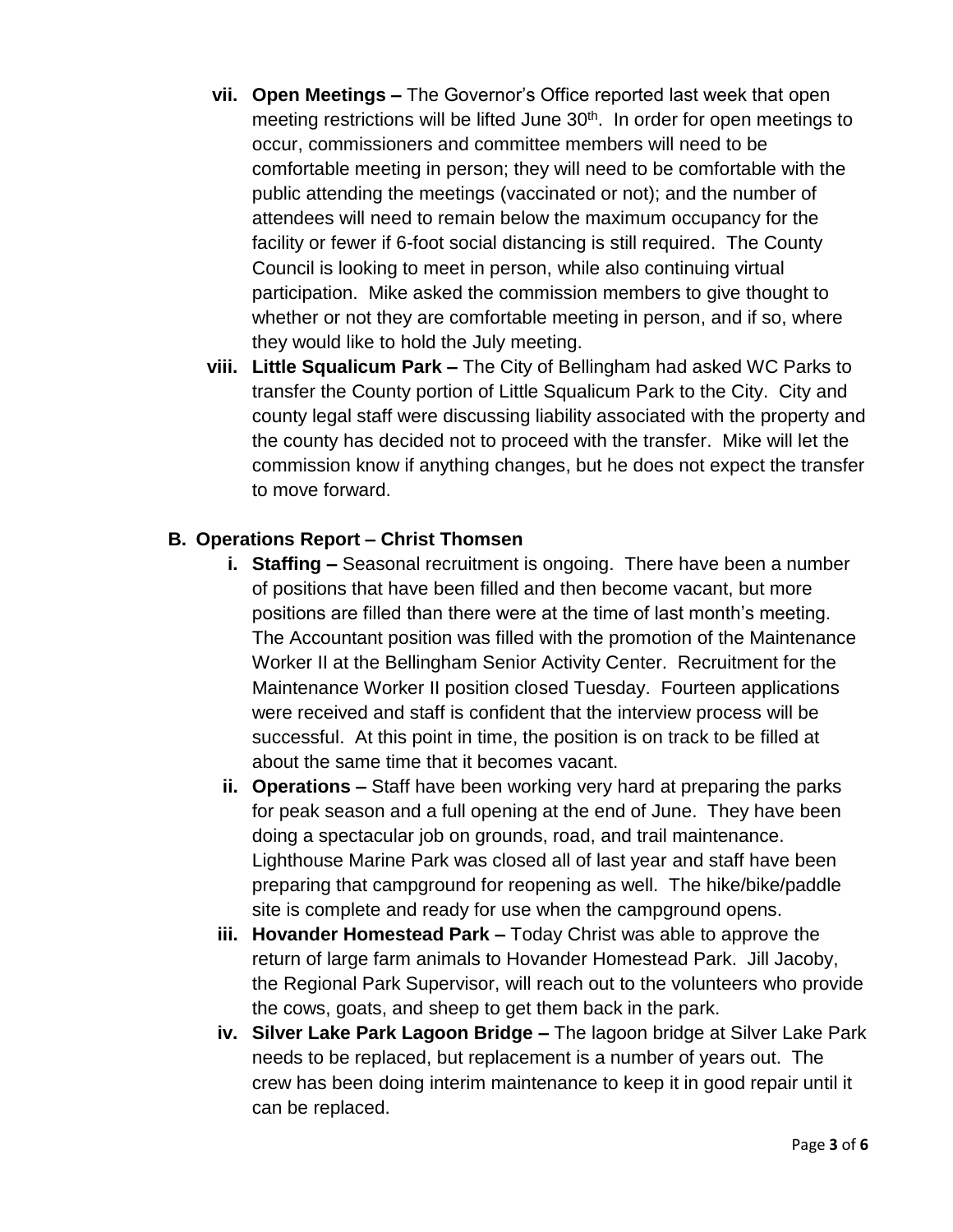- **v. Plantation Rifle Range HVAC/Roof Project –** The Plantation Rifle Range HVAC/Roof replacement project opened May 5<sup>th</sup>. Four bids were received and Tiger Construction, the lowest responsible bidder, was selected June 15<sup>th</sup>. The council authorized awarding the bid and the contract will be delivered to the Executive for signature June 18<sup>th</sup>.
- **vi. Lake Whatcom Trail Development –** The Lake Whatcom Trail Development project went out to bid. Interested contractors attended a pre-bid walkthrough. At the walkthrough, a number of questions, recommendations, and comments came up. WC Parks decided to issue an addendum to address those concerns and the bid opening date was extended to June 22<sup>nd</sup>.
- **vii. Whatcom Council on Aging –** The Whatcom Council on Aging received funds to put toward the Bellingham Senior Activity Center. They chose to use the funds to refinish the auditorium hardwood floors and paint the entire interior of the center, except the classrooms.

### **C. Planning & Development Report – Rod Lamb**

- **i. Red Mountain Shower and Restroom Facility –** Tiger Construction met the conditions for substantial completion and the Red Mountain Restroom and Shower Facility opened to the public June 16<sup>th</sup>. The restroom portion is open, but the showers remain closed due to COVID-19. There are a few remaining issues the contractor is dealing with, the biggest of which is the coin operated units in the showers. The wrong dispenser units were shipped and are missing electrical components necessary to hook up a coin counter. The coin counter is a feature that provides an auditing mechanism to verify that the coins put in the machine match up with the coins collected by staff. There's a manufacturing shipping delay in the baby changing stations, which are scheduled to ship in July. The contractor will install those when they arrive, as well as the paper towel dispensers.
- **ii. Maple Creek Campground Shower and Restroom Facility –** The Maple Creek Campground Shower and Restroom Facility bid opening was on June  $9<sup>th</sup>$ . Tiger Construction was the only bidder and the bid was higher than available funding largely due to escalating costs from the pandemic and material shortages. Rod submitted a budget supplemental to the council for consideration. The budget for this project was passed by ordinance, so the ordinance has to be changed to add funding. The council will introduce the budget supplemental June 29<sup>th</sup> and then act on it July 13<sup>th</sup>. If the budget supplemental is approved, Tiger Construction will mobilize onsite by the end of July. Construction will continue through winter 2022 and the facility will open to the public when the campground opens April 2022.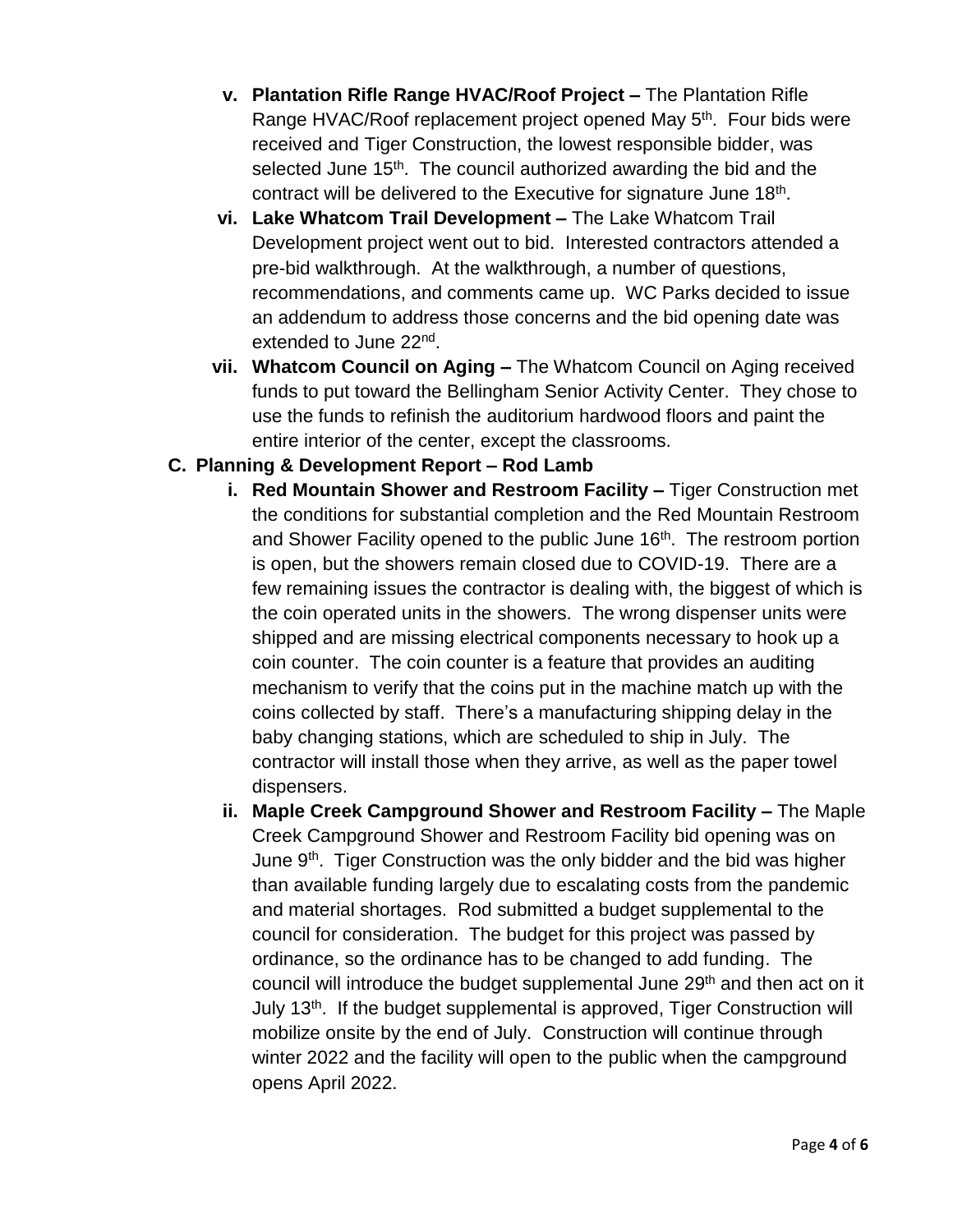- **iii. Birch Bay Beach Park –** Permit applications are still under review at county and state levels. Rod expects to have permit approval in September and the contractor onsite mid-September. The project is set to be completed by the end of the year.
- **iv. Lake Whatcom Park –** Funding was approved for preliminary design and engineering services for trailhead improvements at Lake Whatcom Park. The improvements include expanded parking capacity, new flush restroom facilities (septic and well), a picnic shelter, security lighting, signage, pedestrian and circulation improvements, and site furnishings. A Request for Qualifications was solicited for architecture and engineering services and four submissions were received. Those were reviewed by Mike McFarlane, Christ Thomsen, and Rod Lamb, and MacLeod Reckord LLC, a firm with a long resume of similar projects in sensitive watersheds, was selected. Contract negotiations are underway.
- **v. ArcGIS Story Maps –** Mike, Shannon, and Rod met virtually with the Whatcom County Information Technology department to present ArcGIS Story Maps. ArcGIS Story Maps are a web-based application developed by a company called Esri that are compatible with mobile devices and desktops. Story maps allow users to view narratives about parks with hotlinks to pictures, maps, directions, etc. WC story maps were created by Emily Bastow, a former staff member, and IT was able to take Emily's original drafts and convert them to the latest version. Mike and Rod will make the ArcGIS Story Maps available to the Parks Commission for review and comments prior to it being available to the public.

## **VIII. UNFINISHED BUSINESS**

- **A. 2022 Comprehensive Parks, Recreation & Open Space Plan – Capital Projects List –** The Master Capital Improvements list was sent out to field staff. Rod and Christ will be going through a budgetary process and refining the scope of the projects listed in the 6-year time frame. Many of the projects will remain in the unscheduled category, but having them on the list will allow them to be eligible for funding should funding become available. Brian was concerned that District 4 only has the Northwest Soccer Park and would like to see land acquisitions for non-motorized recreation trail development in District 4. Mike advised that land acquisition is in a different chapter of the Comprehensive Parks, Recreation & Open Space Plan. Brian would like to see reservation statistics (reserved days versus unreserved days) for Hovander picnic areas and more information on why the new shelters are necessary. Brian would also like visitation data for Hovander Homestead Park and the Plantation Rifle Range. Mike said this information would be provided.
- **B. Park Facility Openings – Phase III Reopening Plan Healthy WA –** Reservations for indoor facilities opened June 16<sup>th</sup> for events and activities